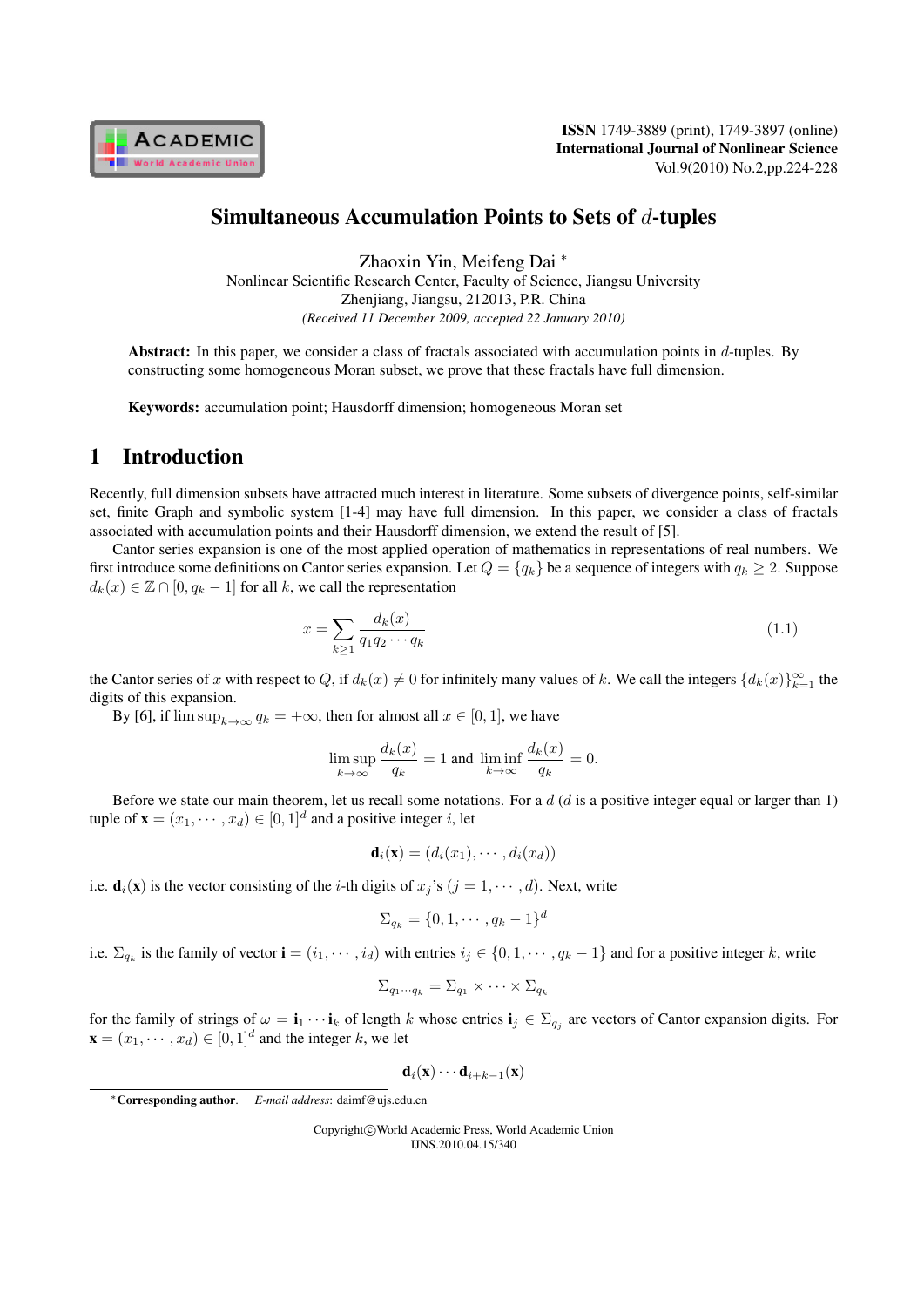denote the string in  $\Sigma_{q_i\cdots q_{i+k-1}}$  obtained by concatenating the following  $k$  vectors:  $\mathbf{d}_i(\mathbf{x}), \cdots, \mathbf{d}_{i+k-1}(\mathbf{x})$ .

Let  $\mathbb{A}\left(\left\{\frac{\mathbf{d}_k(\mathbf{x})}{q_k}\right\}\right)$  $\left\{\frac{k(\mathbf{x})}{q_k}\right\}_{k=1}^{\infty}$  denote the set of all accumulation points of  $\left\{\frac{\mathbf{d}_k(\mathbf{x})}{q_k}\right\}$  $\{a_k(\mathbf{x})\}_{k=1}^{\infty}$ . For a closed set  $A \subseteq [0,1]^d$  and  $k =$ 1*,* 2*, ⋅ ⋅ ⋅* , let

$$
E_A = \Big\{ \mathbf{x} \in [0,1]^d : \mathbf{x} = \sum_{k \ge 1} \frac{\mathbf{d}_k(\mathbf{x})}{q_1 q_2 \cdots q_k} \text{ with } d_k(x_i) \in \mathbb{Z} \cap [0,q_k-1] \text{ and } \mathbb{A}\Big(\{\frac{\mathbf{d}_k(\mathbf{x})}{q_k}\}_{k=1}^{\infty}\Big) = A\Big\}.
$$

Now, we are in the position to state our main result.

**Theorem 1** If  $\lim_{k\to\infty} q_k = +\infty$ , then  $\dim_H E_A = d$  for every closed set  $A \subseteq [0,1]^d$ , where  $\dim_H(.)$  denote the Haus*dorff dimension [7,8].*

The technique of this paper is to construct a Moran subset of  $E_A$  such that this Moran subset has full dimension d, the method is referred from [5].

### 2 Proof of theorem

#### 2.1 Homogeneous Moran set

Let  ${n_k}_{k>1}$  be a sequence of positive integers and  ${c_k}_{k>1}$  a sequence of positive numbers satisfying  $n_k \geq 2, 0 < c_k$  $1, n_1c_1 < \eta$  and  $n_kc_k \leq 1(k \geq 2)$ , where  $\eta$  is a positive number.

For any  $k \ge 1$ , let  $D_k = \{(i_1, \dots, i_k) : 1 \le i_j \le n_j, 1 \le j \le k\}$ ,  $D = \bigcup_{k \ge 0} D_k$  and  $D_0 = \emptyset$ . If  $\sigma = (i_1, \dots, i_k) \in$  $D_k, \tau = (j_1, \dots, j_m) \in D_m$ , write  $\sigma * \tau = (i_1, \dots, i_k, j_1, \dots, j_m)$ .

Suppose that *J* is a closed unit cube in  $\mathbb{R}^d$ , the collection of subset  $\mathcal{F} = \{J_\sigma : \sigma \in D\}$  of *J* has a homogeneous Moran structure, if

 $(1) J_{\emptyset} = J;$ 

(2) For every  $k \geq 0$  and  $\sigma \in D_k$ ,  $J\sigma * 1$ ,  $\cdots$ ,  $J\sigma * (n_k + 1)$  are subset of  $J_{\sigma}$  with their interiors pairwise disjoint;

(3) For every  $k \ge 1$  and any  $\sigma \in D_{k-1}, 1 \le j \le n_k$ , we have  $c_k = \frac{|J_{\sigma *j}|}{|J_{\sigma}|}$  $\frac{J_{\sigma * j}}{|J_{\sigma}|}$ , where  $|J_{\sigma}|$  denote the diameter of  $J_{\sigma}$ .

We call  $E(\mathcal{F}) \triangleq \bigcap_{k \geq 1} \bigcup_{\sigma \in D_k} J_{\sigma}$  a high dimensional homogeneous Moran set determined by  $(J, \{n_k\}^d, \{c_k\})$ , related information can refer to [9]. Let  $\mathcal{M} = \mathcal{M}(J,\{n_k\}^d,\{c_k\})$  be the collection of homogeneous Moran set determined  $\text{by } (J, \{n_k\}^d, \{c_k\}).$ 

**Lemma 2** [9] *Suppose*  $E \in \mathcal{M} = \mathcal{M}(J, \{n_k\}^d, \{c_k\})$ , then

$$
\dim_H E \ge \liminf_{k \to \infty} \frac{d \log_2 (n_1 \cdots n_k)}{-\log_2 (c_1 \cdots c_k c_{k+1} n_{k+1})}.
$$

#### 2.2 Proof of theorem

Our main idea is to construct a homogeneous Moran subset of  $E_A$  with Hausdorff dimension d.

Fixing the sequence  $\{q_k\}_{k=1}^{\infty}$ , let

$$
\varepsilon_k = \frac{\min\{(\log_2 q_k)^{\frac{1}{2}}, [\log_2 (q_1 \cdots q_{k-1})]^{\frac{1}{2}}\}}{\log_2 q_k},\tag{2.1}
$$

then we can have

$$
\lim_{k \to \infty} \varepsilon_k = 0,\tag{2.2}
$$

since  $\varepsilon_k \leq \frac{(\log_2 q_k)^{\frac{1}{2}}}{\log_2 q_k} = \frac{1}{(\log_2 q_k)^{\frac{1}{2}}}$  $\frac{1}{(\log_2 q_k)^{\frac{1}{2}}} \to 0$  as  $k \to \infty$ .

By the assumption of Theorem 1, we have  $\lim_{k\to\infty} q_k = +\infty$  and  $\lim_{k\to\infty} (q_1 \cdots q_{k-1}) \ge \lim_{k\to\infty} 2^{k-1} = +\infty$ . Thus

$$
\lim_{k \to \infty} q_k^{-\varepsilon_k} = 0. \tag{2.3}
$$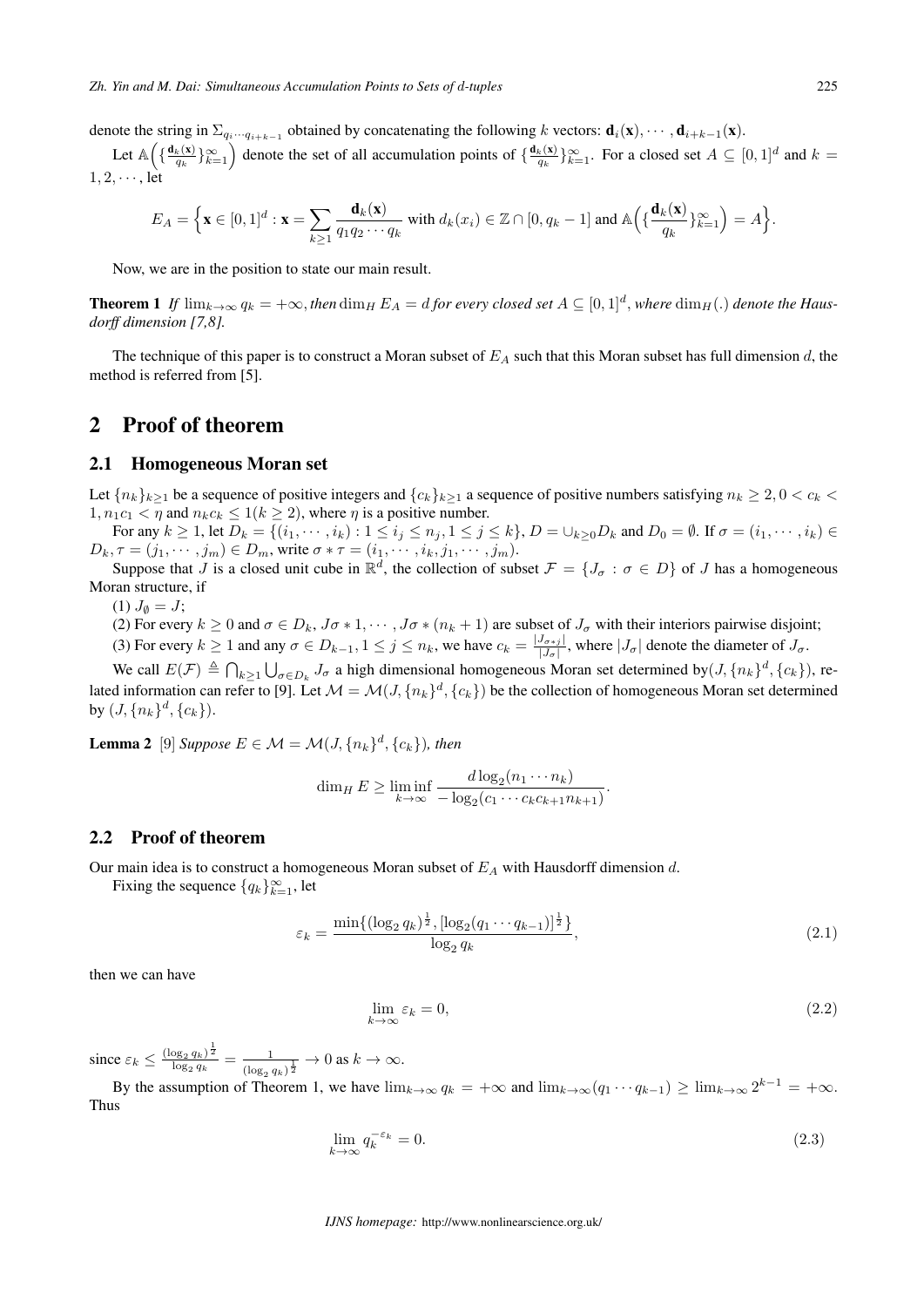Given  $\delta \in [0, 1]$ , we define a sequence  $\{I_{\delta,k}\}\$  of intervals as follows

$$
I_{\delta,k} = \begin{cases} [\delta q_k - q_k^{1-\varepsilon_k} - 2, \delta q_k - 1], & \text{if } \delta \in [\frac{1}{2}, 1];\\ [\delta q_k, \delta q_k + q_k^{1-\varepsilon_k} + 1], & \text{if } \delta \in [0, \frac{1}{2}). \end{cases}
$$
(2.4)

**Lemma 3** [5] *Suppose*  $\lim_{k\to\infty} q_k = +\infty$ , and  $\{\varepsilon_k\}_k, \{I_{\delta,k}\}_k$  are defined as above. There exists some integer  $k_0 > 0$ *such that for any*  $\delta \in [0, 1]$  *and any*  $k \geq k_0$ *, we have* 

$$
I_{\delta,k} \subset [0, q_k - 1] \text{ and } \sharp(I_{\delta,k} \cap \mathbb{Z}) \ge q_k^{1 - \varepsilon_k} \ge 2. \tag{2.5}
$$

Let  $\mathbf{a}_k = (a_{k,1}, \dots, a_{k,d}), \mathbf{b}_k = (b_{k,1}, \dots, b_{k,d}).$ 

We choose a denumerable dense subset  $\triangle = \{a_1, \cdots, a_k, \cdots\}$  of A and let  $\{b_n\}_{n\geq 1}$  denote the sequence  $\{a_1, a_1, a_2, a_1, a_2, a_3, a_1, a_2, a_3, a_4, \cdots\}$ . i.e. for any positive integer k

$$
\mathbf{b}_{\frac{k(k-1)}{2}+j} = \mathbf{a}_j \tag{2.6}
$$

for any  $j \in \mathbb{N} \cap [1, k]$ .

Suppose  $k_0$  is the integer mentioned in Lemma 2. Let

$$
M_A = \Big\{ \mathbf{x} \in [0,1]^d : \mathbf{x} = \sum_{k \ge 1} \frac{\mathbf{d}_k(\mathbf{x})}{q_1 q_2 \cdots q_k} \text{ with } d_k(x_i) \in \mathbb{Z} \cap [0, q_k - 1] \cap I_{b_{k,i}} \text{ for all } k \ge k_0 \Big\}.
$$

Then we have

Lemma 4  $M_A \subseteq E_A$ .

**Proof.** It suffices to prove that for any  $\mathbf{x} = (x_1, \dots, x_d) \in M_A$ ,

$$
\mathbb{A}\left(\{\frac{\mathbf{d}_k(\mathbf{x})}{q_k}\}_{k=1}^{\infty}\right) = A. \tag{2.7}
$$

Given  $\mathbf{x} \in M_A$ , by (2.4) the following estimation holds for each  $k \geq 1$ :

$$
\left| \frac{\mathbf{d}_k(\mathbf{x})}{q_k}, \mathbf{b}_k \right| = \sqrt{\left( \frac{d_k(x_1)}{q_k} - b_{k,1} \right)^2 + \dots + \left( \frac{d_k(x_d)}{q_k} - b_{k,d} \right)^2} \le \sqrt{d} (q_k^{-1} + q_k^{-\varepsilon_k}).
$$
\n(2.8)

For any  $\mathbf{a}_l \in \triangle$ , we can select a subsequence  $\{n_k^{(l)}\}$  ${k \choose k}$ <sub> $k \ge 1$ </sub> such that  $\mathbf{b}_{n_k^{(l)}} = \mathbf{a}_l$ . Then by (2.8), the following holds

$$
\lim_{k \to \infty} \frac{d_{n_k}^{(l)}(x_1)}{q_k} = a_{l,1}, \cdots, \lim_{k \to \infty} \frac{d_{n_k}^{(l)}(x_d)}{q_k} = a_{l,d}.
$$

Because  $\triangle$  is a dense subset of A, we have

$$
\mathbb{A}\left(\{\frac{\mathbf{d}_k(\mathbf{x})}{q_k}\}_{k=1}^{\infty}\right) \supseteq A\tag{2.9}
$$

On the other hand, if  $\mathbf{x}^* = (x_1^*, \dots, x_d^*) \in \mathbb{A} \left( \{ \frac{\mathbf{d}_k(\mathbf{x})}{q_k} \right)$  $\{(\mathbf{w}_k(\mathbf{x})|_{k=1}^\infty\}$ , then there exist a subsequence  $\{m_k\}_k$  such that

$$
\lim_{k \to \infty} \frac{d_{m_k}(x_1)}{q_k} = x_1^*, \cdots, \lim_{k \to \infty} \frac{d_{m_k}(x_d)}{q_k} = x_d^*.
$$

Since  $A$  is a closed set and

$$
\left|\frac{\mathbf{d}_{m_k}(\mathbf{x})}{q_k}, \mathbf{b}_{m_k}\right| \leq \sqrt{d}(q_k^{-1} + q_k^{-\varepsilon_k}) \to 0 \text{ as } k \to \infty,
$$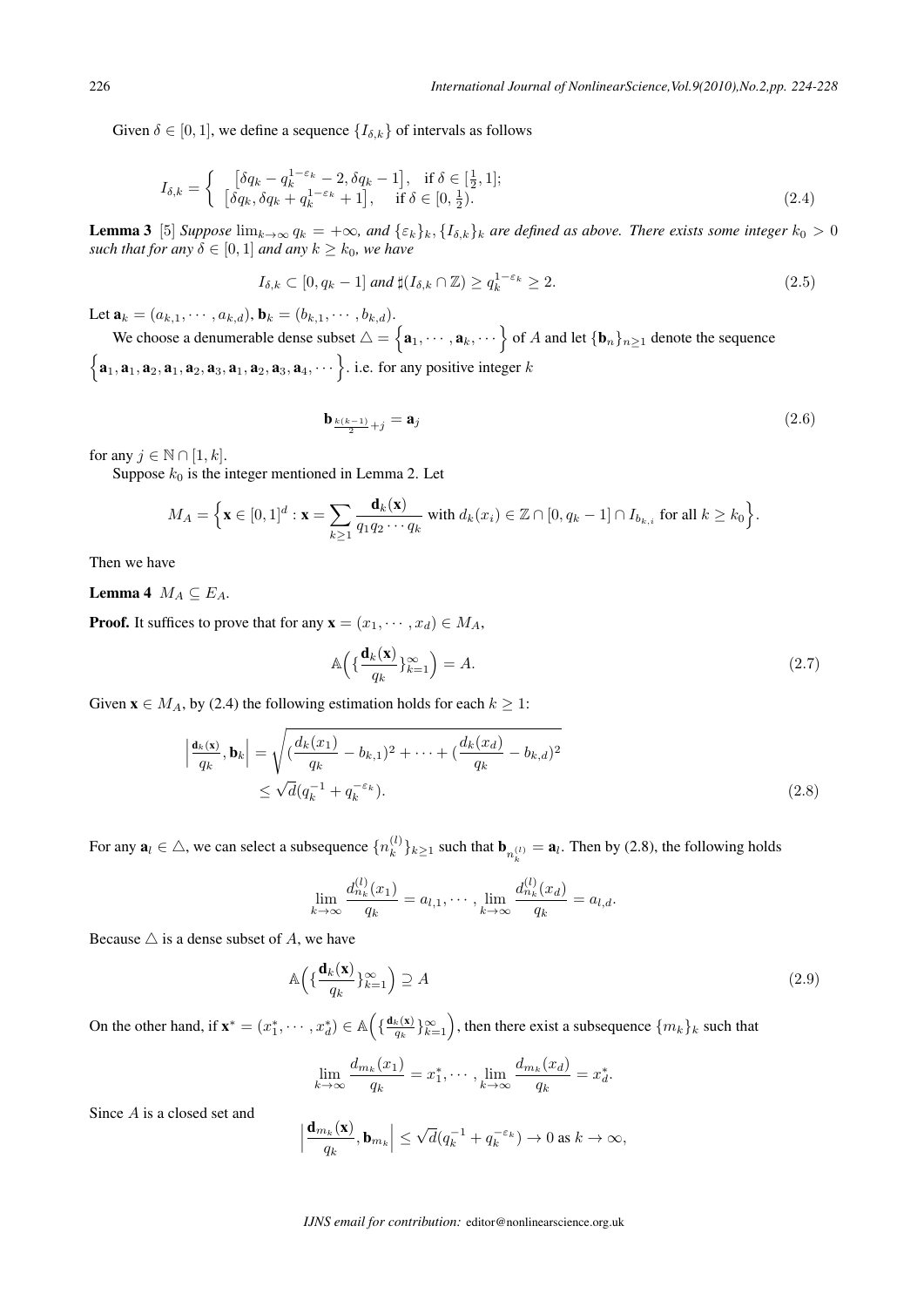*Zh. Yin and M. Dai: Simultaneous Accumulation Points to Sets of -tuples* 227

we deduce

$$
\mathbf{x}^* = \left(\lim_{k \to \infty} \frac{d_{m_k}(x_1)}{q_k}, \cdots, \lim_{k \to \infty} \frac{d_{m_k}(x_d)}{q_k}\right)
$$
  
=  $(\lim_{k \to \infty} b_{m_k,1}, \cdots, \lim_{k \to \infty} b_{m_k,d})$   
 $\in A.$  (2.10)

which implies

$$
\mathbb{A}\left(\{\frac{\mathbf{d}_k(\mathbf{x})}{q_k}\}_{k=1}^{\infty}\right) \subseteq A. \tag{2.11}
$$

By (2.9) and (2.11), we complete the proof.  $\blacksquare$ 

**Lemma 5** dim<sub>H</sub>  $M_A = d$ 

**Proof.** The set  $M_A$  is a homogeneous Moran set with  $c_k = q_k^{-1}$ . By Lemma 2, for any  $k \geq k_0$  and  $b_{k,i} \in [0,1]$ ,

$$
n_k = \sharp(\mathbb{Z} \cap [0, q_k - 1] \cap I_{b_{k,i}}) \ge q_k^{1 - \varepsilon_k} \ge 2. \tag{2.12}
$$

And  $n_k = q_k (\geq 2)$  for any  $k < k_0$ .

By (2.1), one can easily see

$$
\lim_{k \to \infty} \frac{\varepsilon_k \log_2 q_k}{\log_2 (q_1 \cdots q_{k-1})} = 0.
$$
\n(2.13)

Using Lemma 1, (2.2), (2.12) and (2.13), we have

$$
\dim_H M_A \geq \liminf_{k \to \infty} \frac{d \log_2(n_1 \cdots n_k)}{-\log_2(c_1 \cdots c_k c_{k+1} n_{k+1})}
$$
\n
$$
\geq \liminf_{k \to \infty} \frac{d [\log_2(q_1 \cdots q_{k_0}) + \log_2(q_{k_0+1}^{1-\epsilon_{k_0+1}} \cdots q_k^{1-\epsilon_k})]}{-\log_2[\frac{1}{q_1} \cdots \frac{1}{q_{k+1}}(q_{k+1}^{1-\epsilon_{k+1}})]}
$$
\n
$$
= \lim_{k \to \infty} \frac{d \log_2(q_1 \cdots q_k)}{\log_2(q_1 \cdots q_k) + \epsilon_{k+1} \log_2 q_{k+1}}
$$
\n
$$
= \lim_{k \to \infty} \frac{d}{1 + \frac{\epsilon_{k+1} \log_2 q_{k+1}}{\log_2(q_1 \cdots q_k)}}
$$
\n
$$
= d
$$

**Proof of Theorem 1.** The conclusion of Theorem 1 follows immediately by Lemma 3 and Lemma 4.■

# Acknowledgements

Research is supported by the National Science Foundation of China (10671180) and the Education Foundation of Jiangsu Province(08KJB110003).

# References

- [1] L. Olsen. Applications of multifractal divergence points to sets of  $d$ -tuples of numbers defined by their  $N$ -adic expansion. *Bull. Sci. Math.,* 128:(2004),265-289.
- [2] Y. Jiang and M. F. Dai. Properties of Distribution Class and Spectral Class for a self-similar Set. *International Journal of Nonlinear Science*., 4(3):(2007),186-192.